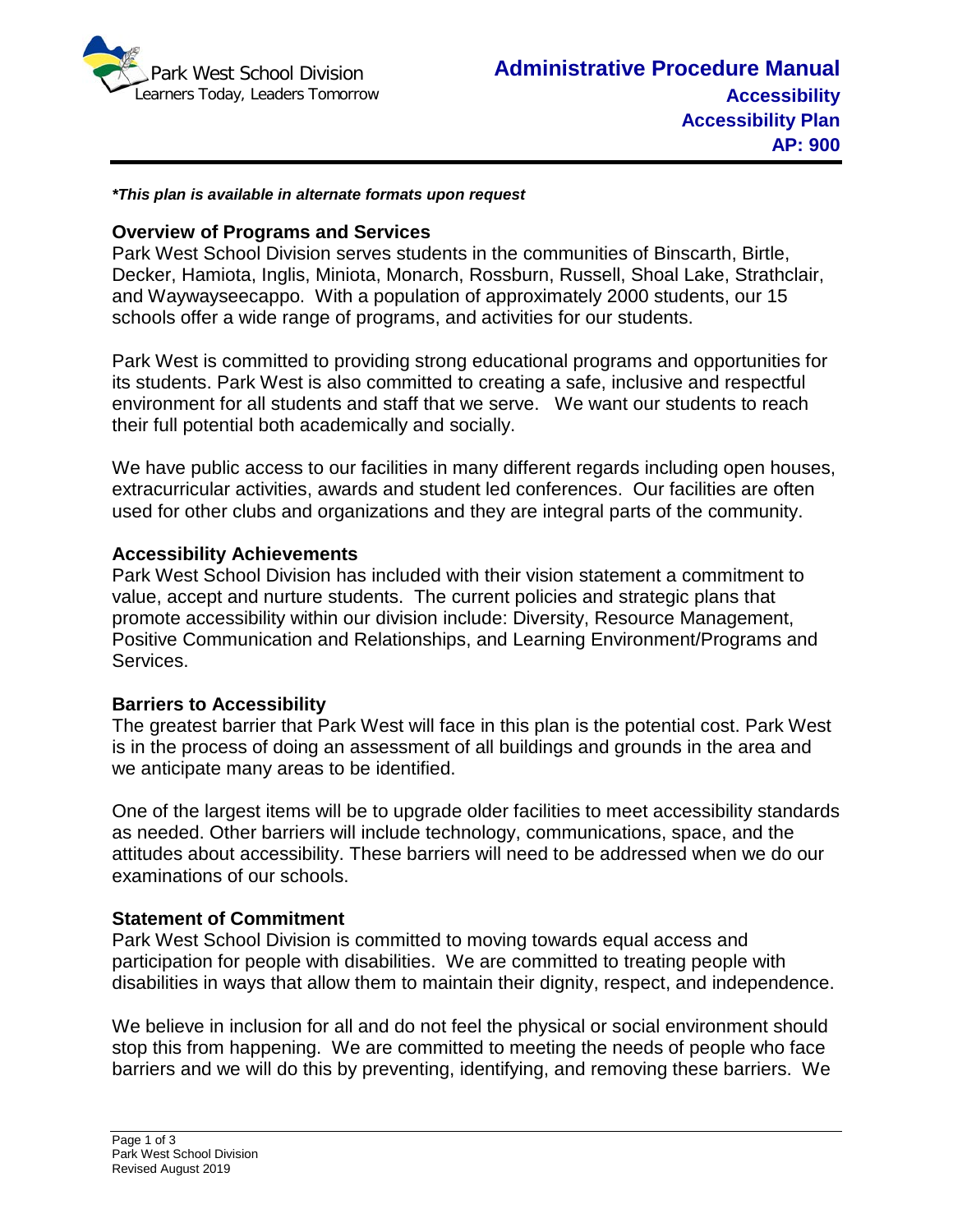

are committed to working towards meeting the requirements of the Accessibility for Manitobans Act.

### **Procedures**

- a) Park West School Division will review all programs, services, and new initiatives to work towards Accessibility. This includes examining all buildings in the division and keeping a log of them.
- b) Park West School Division will make information available in an accessible format or provide communication supports to people with disabilities in a way that considers their disability.

# **Action 1 – Create an Accessibility Committee**

### **Accessibility Coordinator:**

• Occupational Health and Safety Practitioner – Bob Gaiser

### **Accessibility Committee:**

- Transportation Supervisor Rick Hrycak
- Maintenance Supervisor Rodney Snow
- ICT Supervisor/Head Technician Grant Roszell
- Student Services Coordinator Bonnie Kiliwnik
- Occupational Health and Safety Practitioner Bob Gaiser

The committee may consult school principals, school personnel, or any members of the community with knowledge of specific accessibility challenges when necessary.

# **Frequency of Meetings:**

- Regular meetings of the Accessibility Committee will be held on a quarterly basis.
- The Coordinator will convene the group on an emergent basis should the need arise.

#### **Review of Accessibility Plan:**

• The plan will be reviewed annually.

# **Action 2 – Offer and Provide Information in an Accessible Format on Request Initiatives/Actions**

- The Accessibility Committee will develop a procedure to responding to requests for accessible supports and services.
- Staff will be made aware of the process so if they are asked they know where to go.